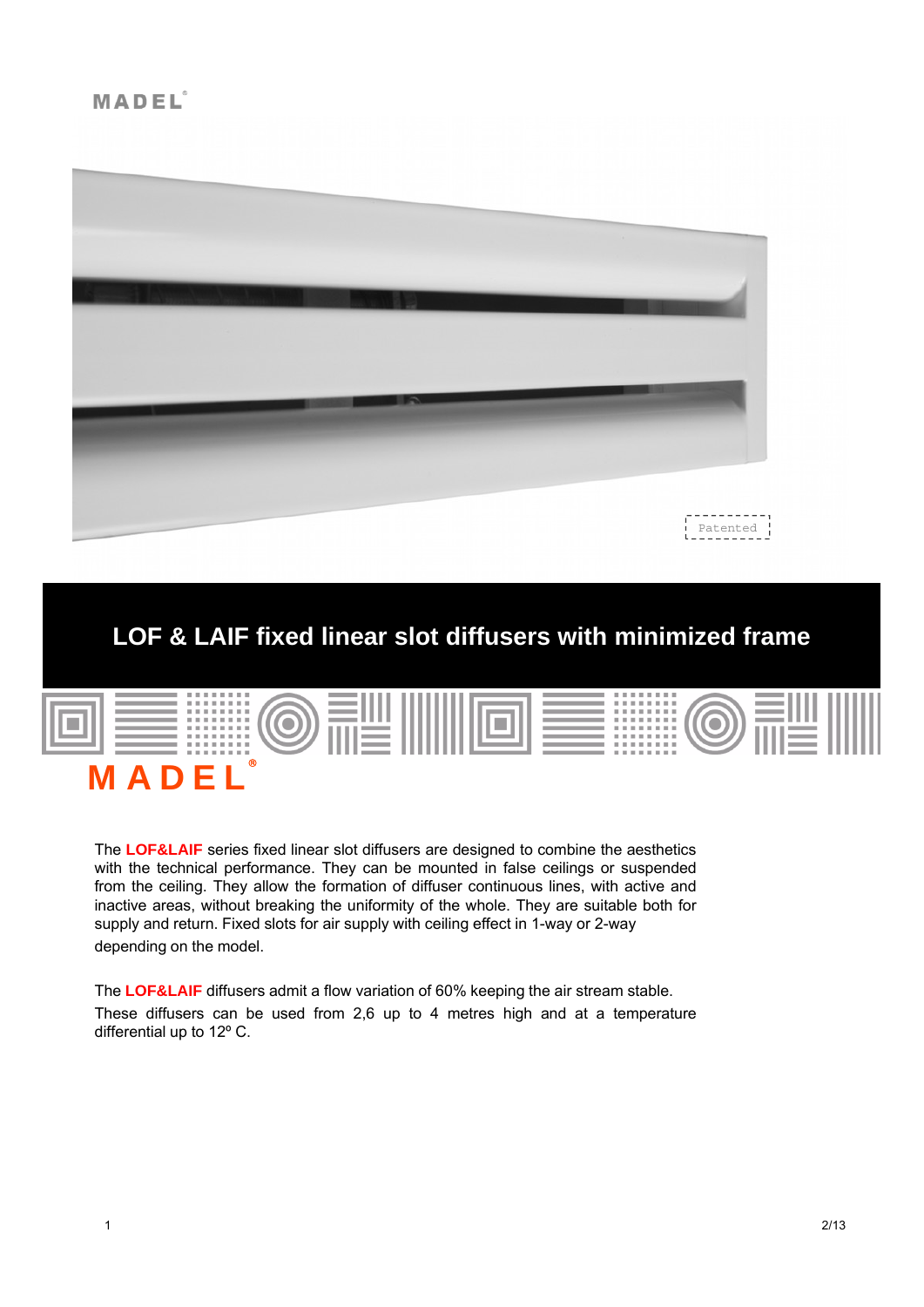





|      | м    | N    | G    |
|------|------|------|------|
| 500  | 518  | 508  | 513  |
| 1000 | 1018 | 1008 | 1013 |
| 1200 | 1218 | 1208 | 1213 |
| 1500 | 1518 | 1508 | 1513 |
| 2000 | 2018 | 2008 | 2013 |



#### **CLASSIFICATION**

**LOF-AR** Diffuser for air supply in 1-way, end borders included. Suitable for lengths ≤ 2 m.

**LAIF-AR** Diffuser for air supply in 2-way, end borders included. Suitable for lengths ≤ 2 m.

**…-ARI** Diffuser with an end border on the left side, required to form lines >2m.

**…-ARD** Diffuser with an end border on the right side, required to form lines >2m.

**…-INT** Diffuser without end borders, required to form lines  $> 4$  m.

# **MATERIAL**

Diffuser constructed from aluminium.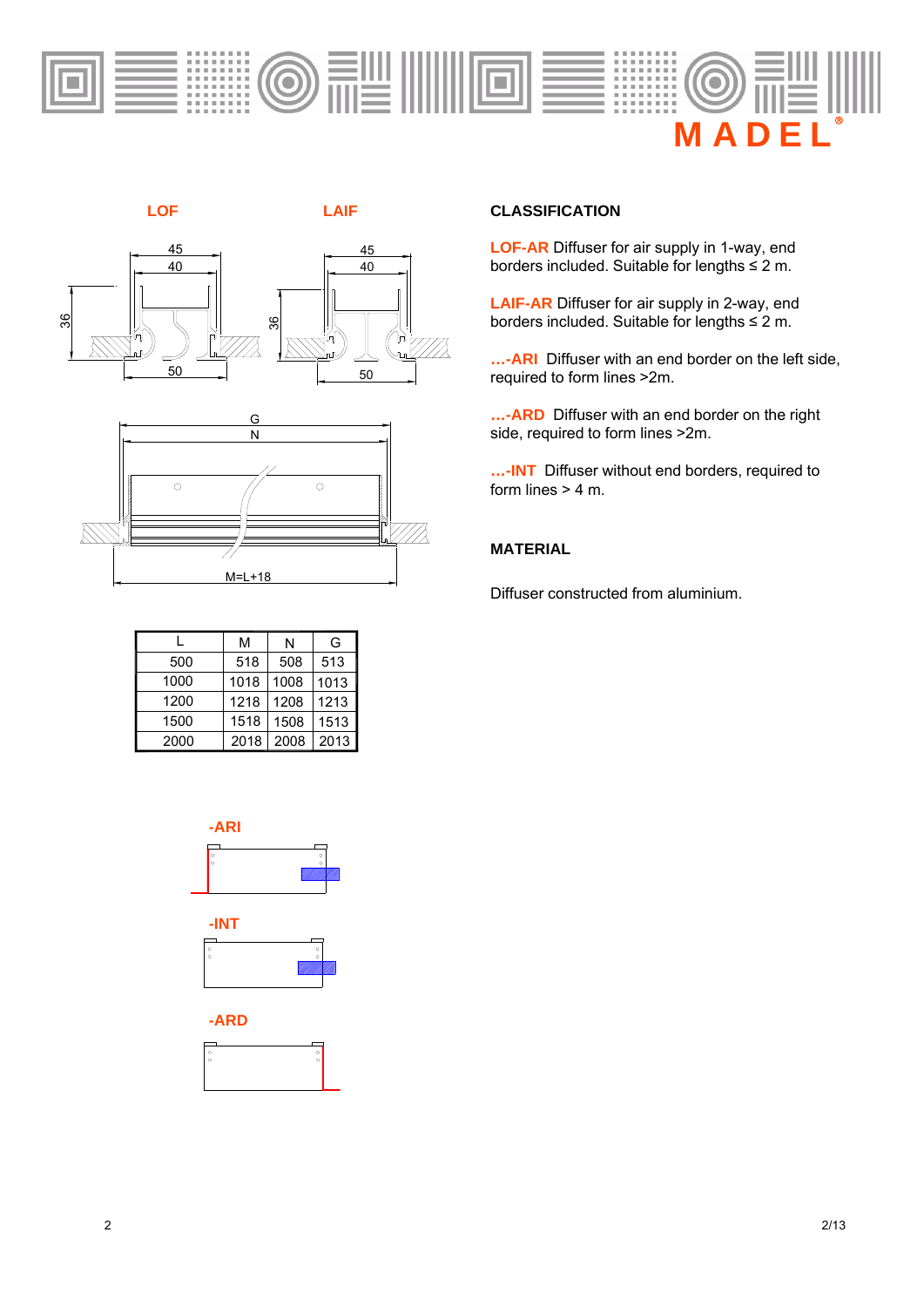

#### **LOF&LAIF-AR (PM) + PLF**

#### **LOF&LAIF-AR (D) + PLF**

 $\infty$ 







| <b>LOF / LAIF</b> |     |        |     |  |  |  |
|-------------------|-----|--------|-----|--|--|--|
| l <1500           |     | L≽1500 |     |  |  |  |
| n                 | Ø   | n      | Ø   |  |  |  |
|                   | 160 | 2      | 160 |  |  |  |

#### **ACCESSORIES**

**PLF** Plenum box with lateral circular connection. It includes supports to hang from the ceiling. Made in galvanised steel.

**…-R** Plenum box with a flow damper in the spigot.

**…/AIS/** Plenum box thermo acoustically insulated by a foam with a coefficient of thermal conductivity of 0,04 w/mk. This foam complies with the fire reaction specifications:

> UNE 23-727 M2 NFP 92-501 M2 DIN 4102 M2

**A90/LOF&LAIF** Inactive diffuser without end borders, making a 90º angle.

#### **A90/LOF & LAIF**

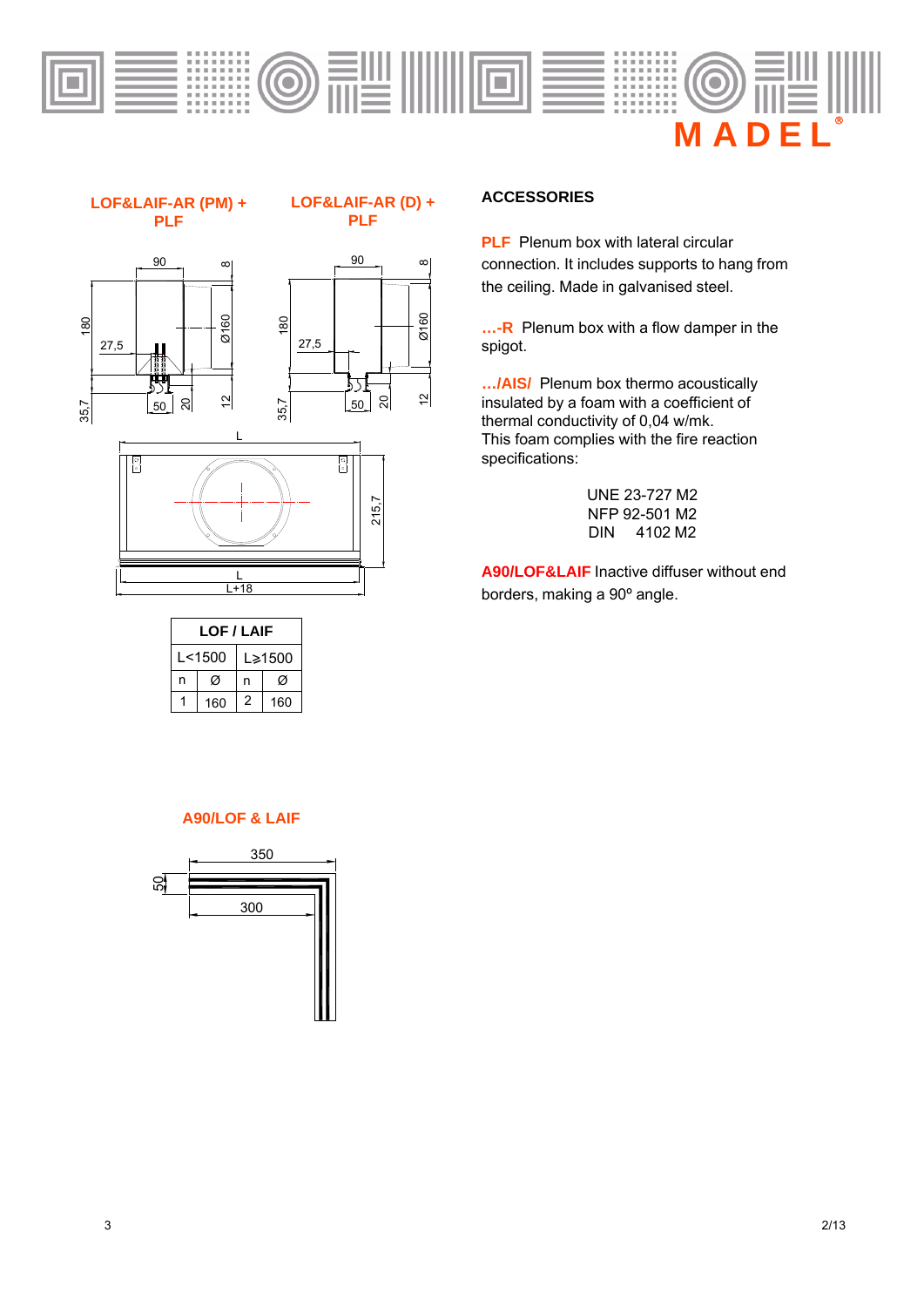



#### **FIXING SYSTEMS**

**(D)** Support brackets to hang the diffuser LOF or LAIF from the ceiling or the diffuser riveted to the plenum box LOF or LAIF+PLF.

**(PM**) Set of crossbars for installation of the diffuser without plenum box in false ceiling or for installation of the diffuser to the plenum box

### **FINISHES**

**AA** Matt silver anodised.

- **M9016** Painted in white similar to RAL 9016.
- **R9010** Painted in white RAL 9010.
- **RAL...** Painted in other RAL colours.

# **SPECIFICATION TEXT**

Supply and mounting of fixed linear slot diffuser for air supply with ceiling effect in 1-way series **LOF-AR (D)+PLF-R AA 2x1000** constructed from aluminium and anodised in matt silver **AA.** With lateral circular connection plenum box and air flow damper in the spigot **PLF-R.**  Manufacturer **MADEL.**

# **LOF-AR (PM) LAIF-AR (PM)**



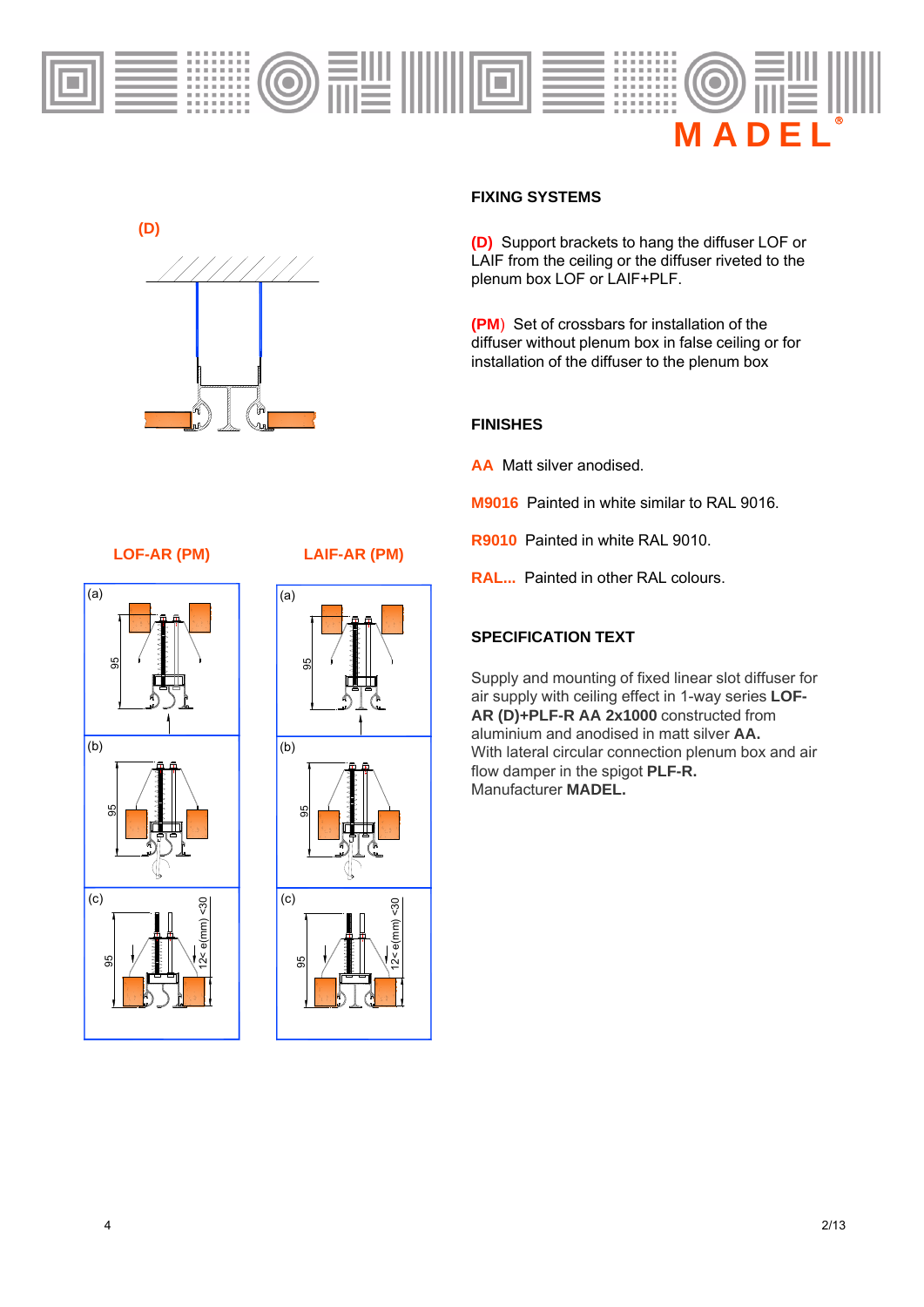

# **LOF&LAIF**





RECOMMENDED VELOCITY.

| <b>VIAS</b> | Vmin<br>(m/s) | Vmax<br>(m/s) |
|-------------|---------------|---------------|
| LOF         | 2.5           | 5             |
| I AIF       | 2.5           | հ             |

FREE FACE AREA (m2).

|       | 0.5 <sub>m</sub>             | 1 m                        | 1.5 <sub>m</sub> | 2 m    |
|-------|------------------------------|----------------------------|------------------|--------|
| LOF.  | 0.00575 0.0115 0.01725 0.023 |                            |                  |        |
| I AIF |                              | $0.0059$ $0.0118$ $0.0177$ |                  | 0.0236 |



AL  $0.2 = C + H$ 

THROW WITH CEILING EFFECT. FREE VELOCITY, PRESSURE LOSS AND SOUND POWER LEVEL,